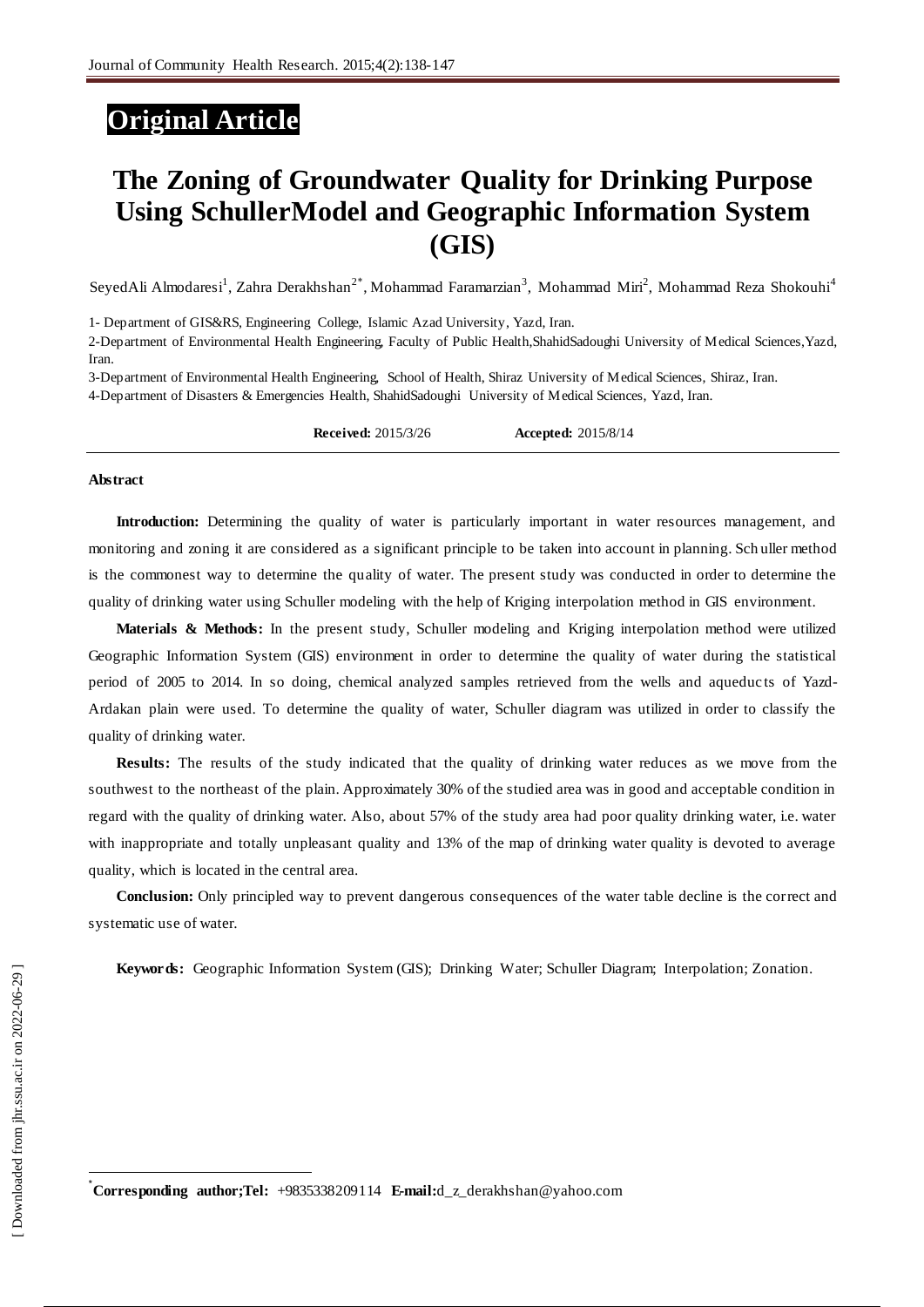## **Introduction**

A source of clean water should be able to provide the given community with sufficient clean water. This goal can be met if the health authorities regularly monitor and control the resources in order to take action in case of any possible contaminants  $[1, 2]$ .

The chemical quality of water us related to the presence of hardness ions especially water-soluble cations and anions. Specific standard amount and the maximum acceptable levels of these agents have been determined. Hardness ions of water are the most important and abundant agents that human body is not sensitive to them. Among cations and anions that are soluble in water in order of importance are cations like magnesium, calcium, strontium, iron, aluminum, manganese, and copper and anions like carbonate, bicarbonate, chloride, sulfate, silicate, and  $n$ itrate<sup>[2, 3]</sup>.

Accurate identification and selection of water resources play a highly important and effective role in reducing occurrence of water-related problems and diseases. A water resource that has healthier quality and provides the consumer with water at less cost has priority over other water resources<sup>[4, 5]</sup>.

High density of minerals in water is one of the causes of groundwater contamination, which has been taking and increasing trend in recent years due to population growth, an increase in wastewater production, and a decrease in the level of groundwater. If the density of minerals in drinking water exceeds an acceptable limit, it can cause health hazards<sup>[6, 7]</sup>. Therefore, the present study was aimed at zoning the quality of water in terms of its quality in Taft County and

indentifying appropriate and inappropriate regions for exploitation of its groundwater resources.

Schuller method is the commonest way to determine the quality of water  $[4, 8]$ . In determining the quality of water using this method, the first step is to select an appropriate model to zone and interpolate the data. Many studies have been conducted on spatial analyses and interpolation and zonation methods by researchers like Laslett et al (1987)<sup>[9]</sup> and Weber and Englund (1992)<sup>[10]</sup>. The results of these studies indicated the high accuracy of Kriging interpolation methods.

As an appropriate tool, Geographic Information System (GIS) due to its ability and advantages in solving different problems can help the researchers in investigating different methods of interpolation<sup>[11]</sup>. The present study was conducted in order to determine the quality of drinking water using Schuller modeling with the help of Kriging interpolation method in GIS environment in the statistical period of 2005 to 2014.

## **Materials and Methods**

Yazd-Ardakan plain with an area of  $8050 \text{ km}^2$  is located between longitude 53 degrees and 46 minutes and latitude 31 degrees and 55 minutes in the center of Yazd Province. It borders SiahKooh desert to the north, sub-basin of Kharanaq to the east, ShirKooh Mountain to the south, and subbasin of Taqestan and Nadushan to the west. The highest point of the area is the peak of ShirKooh (4075 m) and the deepest spot is 970 m. The average height of the area is 1565 m above sea level. Entrance of groundwater to the area is located in ShirKooh Mountain and the plain outlet is located in the north at the border of sub-basin of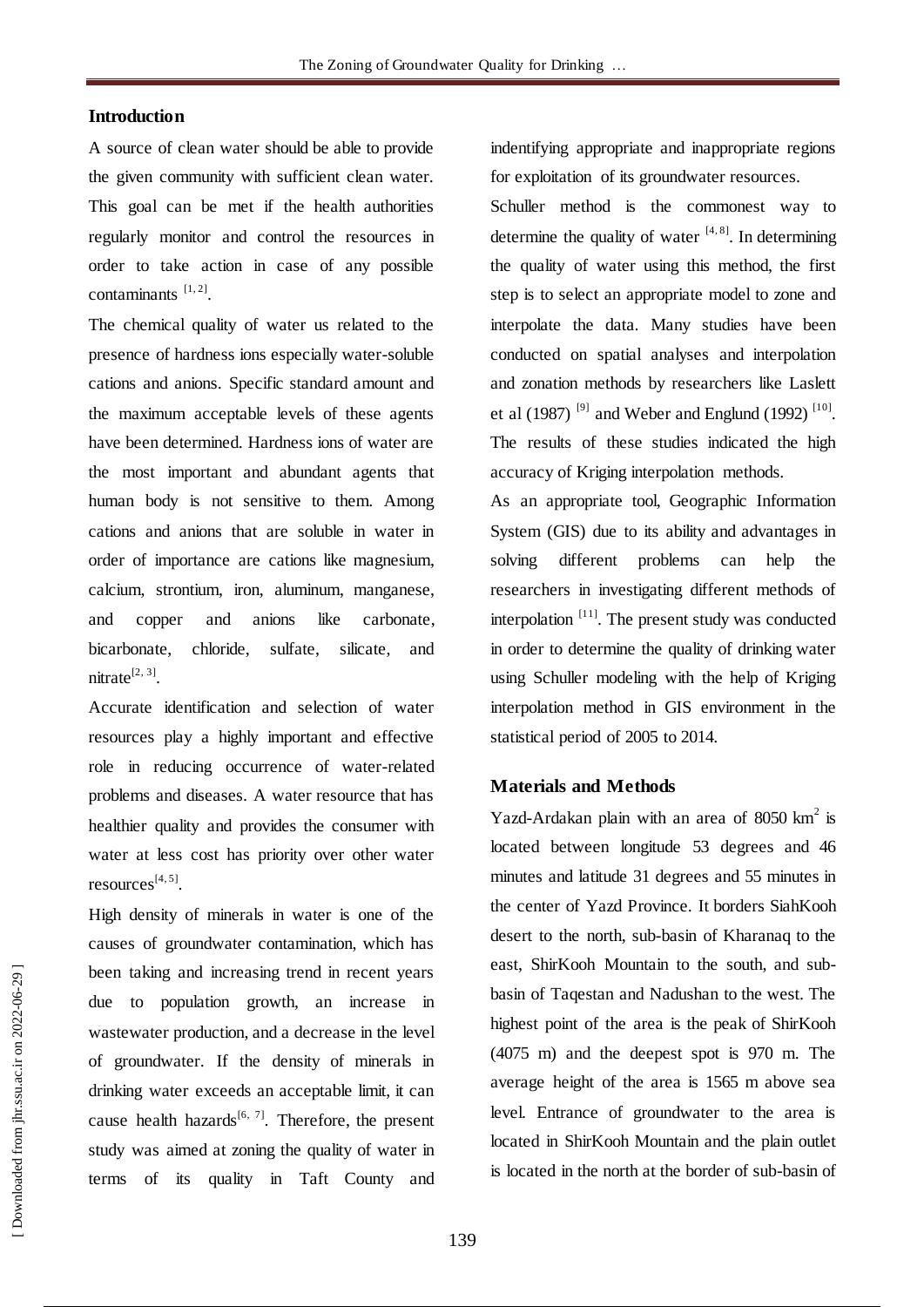SiahKooh<sup>[7]</sup>. The general direction of groundwater is from south toward north (Fig.1).



**Fig. 1**. The location of Yazd-Ardakan Plain in the country and Yazd Province

## **Data collection**

In this study, the samples of 88water resources provided by Regional Water Organization were used. To assess the changes of groundwater quality, the TDS, TH, Na, Cl and  $SO_4$  in 88water resources were calculated according to Schuller model in GIS environment during 2005 to 2014. Finally, WHO standards were used to compare and investigate the quality status of water.

In the present study, the results of chemical analysis of 88 water resources including wells,

springs, and aqueducts in the region were utilized. Interpolation was carried out by Kriging method. The zonation method of determining the quality of water was conducted using Schuller model. In this Classification presented in Table 1, five parameters of levels of sulfate, chloride, sodium, total hardness, and total dissolved solids were taken into consideration. Therefore, the quality of water was classified into 5 groups of good, acceptable, average, inappropriate, totally unpleasant, and undrinkable .

Table 1. Classification of the quality of water according to Schuller method [6,12]

| <b>TDS</b><br><b>Category</b> |           | TH         | Na       | Cl        | $SO_4$    | <b>Score</b>   |  |
|-------------------------------|-----------|------------|----------|-----------|-----------|----------------|--|
| Good                          | &500      | $\leq$ 250 | < 115    | <175      | < 140     |                |  |
| Acceptable                    | 500-1000  | 250-500    | 115-230  | 175-350   | 140-280   | $\overline{c}$ |  |
| Average                       | 1000-2000 | 500-1000   | 230-460  | 350-700   | 280-560   | 3              |  |
| <b>Inappropriate</b>          | 2000-4000 | 1000-2000  | 460-920  | 700-1400  | 560-1120  | 4              |  |
| <b>Totally Unpleasant</b>     | 4000-8000 | 2000-4000  | 920-1840 | 1400-2800 | 1120-2240 | 5              |  |
| Undrinkable                   | >8000     | >4000      | >1840    | >2800     | >2240     | 6              |  |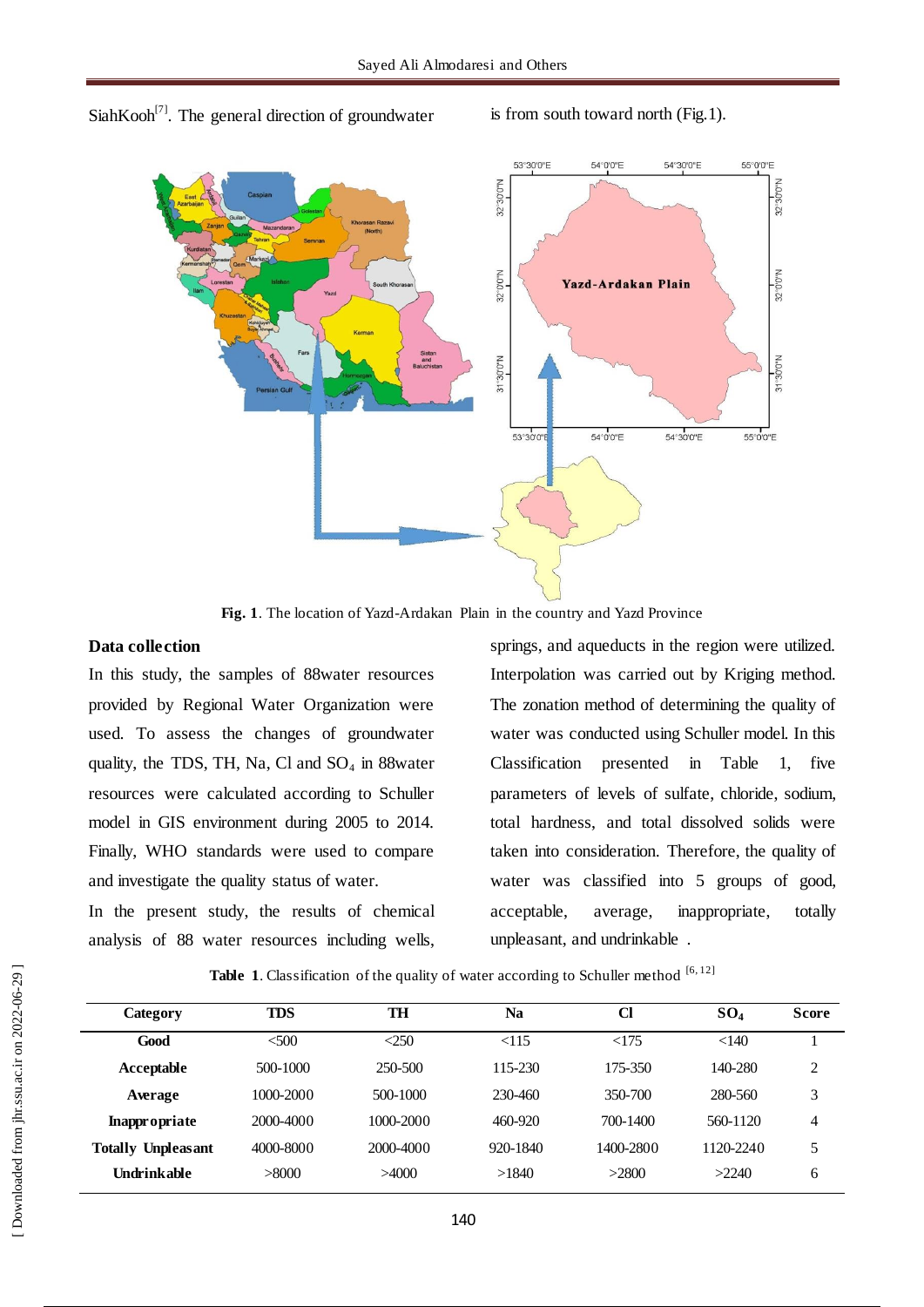The method of measurement or spatial data collection is to form natural phenomena in GIS environment. When phenomena are collected as points, different methods can be utilized to construct layers out of them, this process is called interpolation. Interpolation methods employ a set of different mathematical and statistical models to predict unknown values. What is certain is the similarity of unknown points to the nearest known points or the principle of the nearest neighbor is the basis of interpolation methods. How this principle can be utilized depends on the selected model whose details are explained  $[11, 12]$ .

#### **Interpolation Concepts**

In GIS analysis methods, spatial data are classified into two types whose understanding is particularly important. These types are called discrete and discontinuous, which are generally called categorical absolute data. That is, the borderline between these data in the nature can accurately be defined and stored in both forms of raster and vector, such as lake, a building, a road, etc. However, continuous data have integrity in nature and any position on the surface of the ground has a measure of them. For example, temperature is a continuous type of data and can be measured in any point. Gradient direction of features is another type of continuous data that can be measured using directions of north, south, etc. Liquid matters like runoff are also continuous data which can be measured and has direction [11, 13] .

Continuous data cannot be measured at all levels because of their continuity; therefore, they are retrieved through samples. Measuring the continuous variable in areas that are not sampled in the area that point observations are distributed is called interpolation. Interpolation in fact shows spatial variations of a continuous variable. In other words, interpolation is to measure the value of the phenomena in locations that are not sampled using the known data of the neighbor pints. Neighbor points may be distributed in a regular or irregular pattern in the area. Therefore, in continuous phenomena, interpolation is utilized to convert the data of the observed points. The output of interpolation can be utilized as a map or layer in GIS analysis  $[11, 13, 14]$ .

The accuracy extent of the interpolation results depends on spatial accuracy, the number and distribution of the known points, and the selected model. Best results can be achieved when the behavior of the mathematical function is similar to that of the given phenomenon. On the other hand, since interpolation is the descriptive value of unknown points in a region according to some known points, the sampling method is chosen in accordance with the target phenomenon. Most continuous data in nature are directional and their concentration is not equal.

#### **Data Process using Kriging Model**

This method is the most important and extensive method of interpolation, which is based on statistical models and relations. The raster layer constructed by this method shows a highly accurate surface (This method produces the best and most accurate output in mountainous areas). Unlike other methods, Kriging method is a global method. That is, in this method all observations of the target area are utilized. Kriging-based Interpolation methods provide more rational results compared to typical methods. At the same time, due to the special nature dominating the soil and random expansion and formation of earth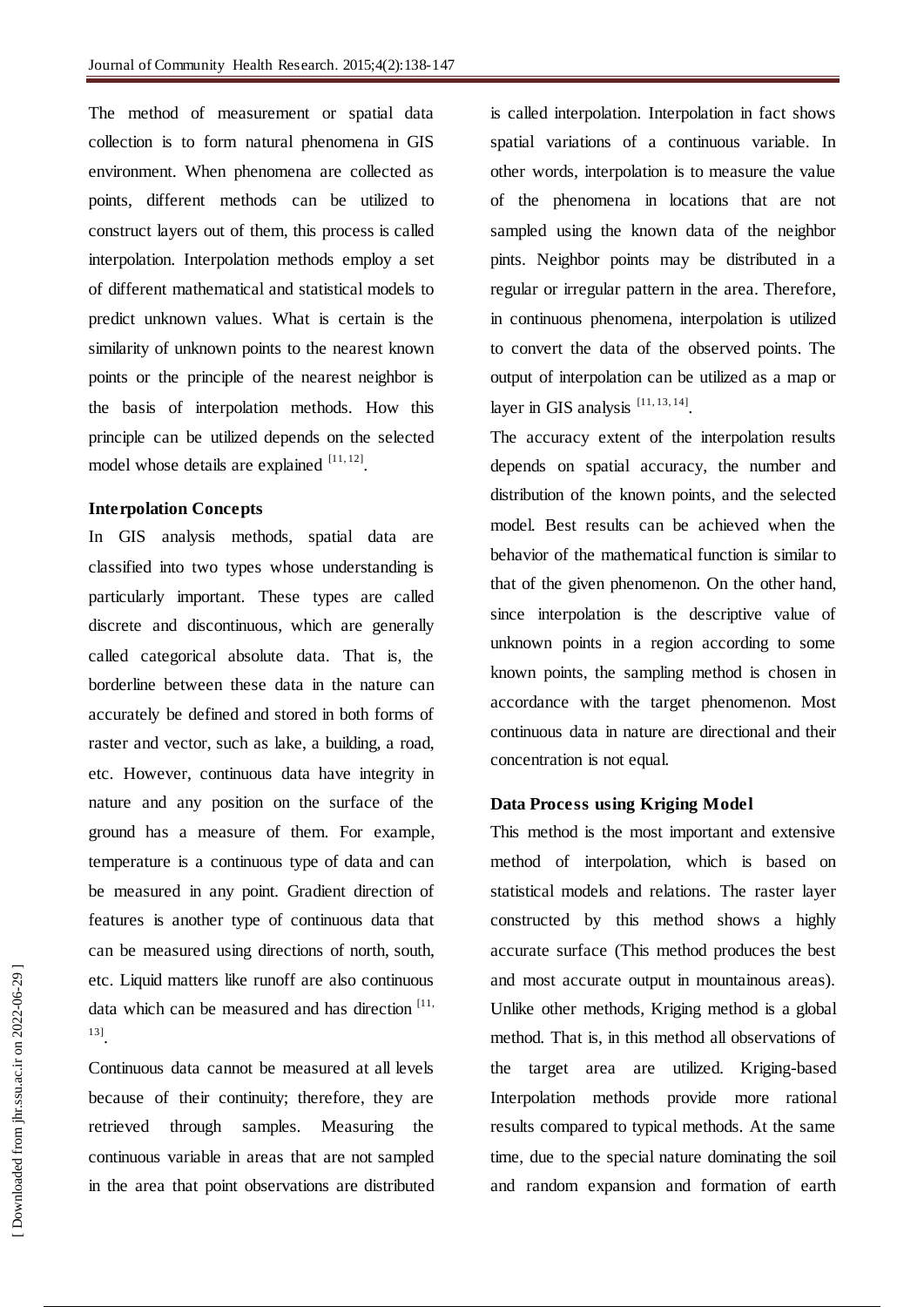layers, selecting the most appropriate method should be based on conformity of the data and the obtained results with the real data. Therefore, final decision requires conformity between the data and the number of local sampling  $[11, 13, 15]$ .

## **Results**

In order to examine and determine the quality of groundwater in the present study, Schuller modeling and Kriging interpolation technique were used to prepare the map of the parameters of this model. In so doing, an interpolation map was prepared for any of the 5 parameters of the model in the target region. Afterwards, the maps were classified according to Table 1 (Fig. 2). The obtained results and statistics of the model parameters are presented in Table 2.

| <b>Quality of Water</b>   | Area (Hectare) |        |        |                |                |  |  |  |  |
|---------------------------|----------------|--------|--------|----------------|----------------|--|--|--|--|
|                           | Cl             | Na     | $SO_4$ | <b>TDS</b>     | TH             |  |  |  |  |
| Good                      | 529665         | 395258 | 365747 | 156948         | 2755           |  |  |  |  |
| Acceptable                | 173403         | 272088 | 371895 | 489961         | 817734         |  |  |  |  |
| Average                   | 253501         | 239093 | 436373 | 311602         | 546430         |  |  |  |  |
| Inappropriate             | 393459         | 637649 | 729634 | 688453         | 952865         |  |  |  |  |
| <b>Totally Unpleasant</b> | 771731         | 573027 | 423121 | 679806         | 6986           |  |  |  |  |
| Undrinkable               | 205011         | 209655 | 0      | $\overline{0}$ | $\overline{0}$ |  |  |  |  |

Table 2. Information of parameters of Schuller model [12]

Through examining the changes of Schoeller model parameters during the statistical period of 2005 to 2014, it was found that the components of Cl, TDS and TH which are the main parameters of Schoelle  $rmodeI<sup>[15]</sup>$  have a lot of changes in the study area and their increasing makes a significant role in the quality of drinking groundwater. In 2005, in the study area, the level of TDS was 3 times more than the permissible level and was equal to 1488 mg/l. In 2014, its level was 2794 mg l which is 6 times more than the permissible level. Therefore, it affects and reduces the water quality in the region. In 2014, in the study area, the level of TH was equal to 496 mg l. In 2014, its level was 915 mg l which is 2 times more than the permissible level. This increase reflects the hardness of groundwater and its low quality in the study area.

The amount of chloride in the region has an upward trend. This makes the region has the highest level of chlorine belonging to a quite unpleasant class. Water in arid and semi-arid regions contains a large amount of chlorine. By using such water, a large amount of chloride is compacted in agricultural soils. The excessive increase of chloride in the soil makes the plants toxic and prevents their biological activity. In this way, it plays an important role in land destruction. During the statistical period, the components of SO<sup>4</sup> and Na have downward trend and have the lowest effect on groundwater quality in the region. Table 3 shows the minimum, maximum and the average level of groundwater quality components in Yazd-Ardakanplain. In order to prepare the final map of zonation, the sum of the 5 parameters of Schuller model was used to construct the initial map, and then by classifying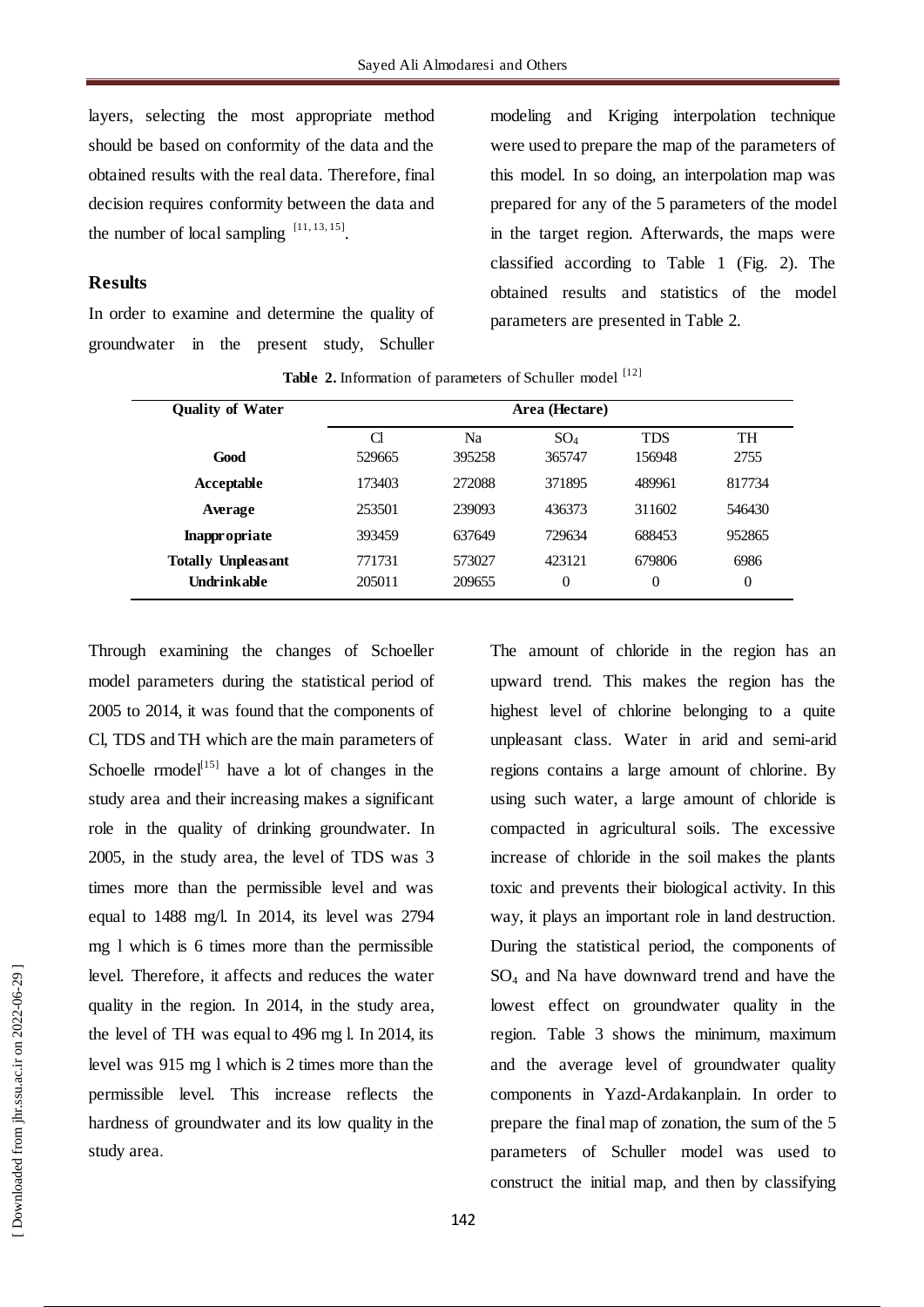it, the final zonation map was prepared. (Fig. 2). Through investigating the maps obtained by Schuller model, the move from the western part of the region toward its eastern part shows a

decrease in groundwater quality. The results related to groundwater quality zoning map of the study area, using Schuler, is summarized in (table 4).





**Fig. 2.** The map of 5 parameters of Schuller model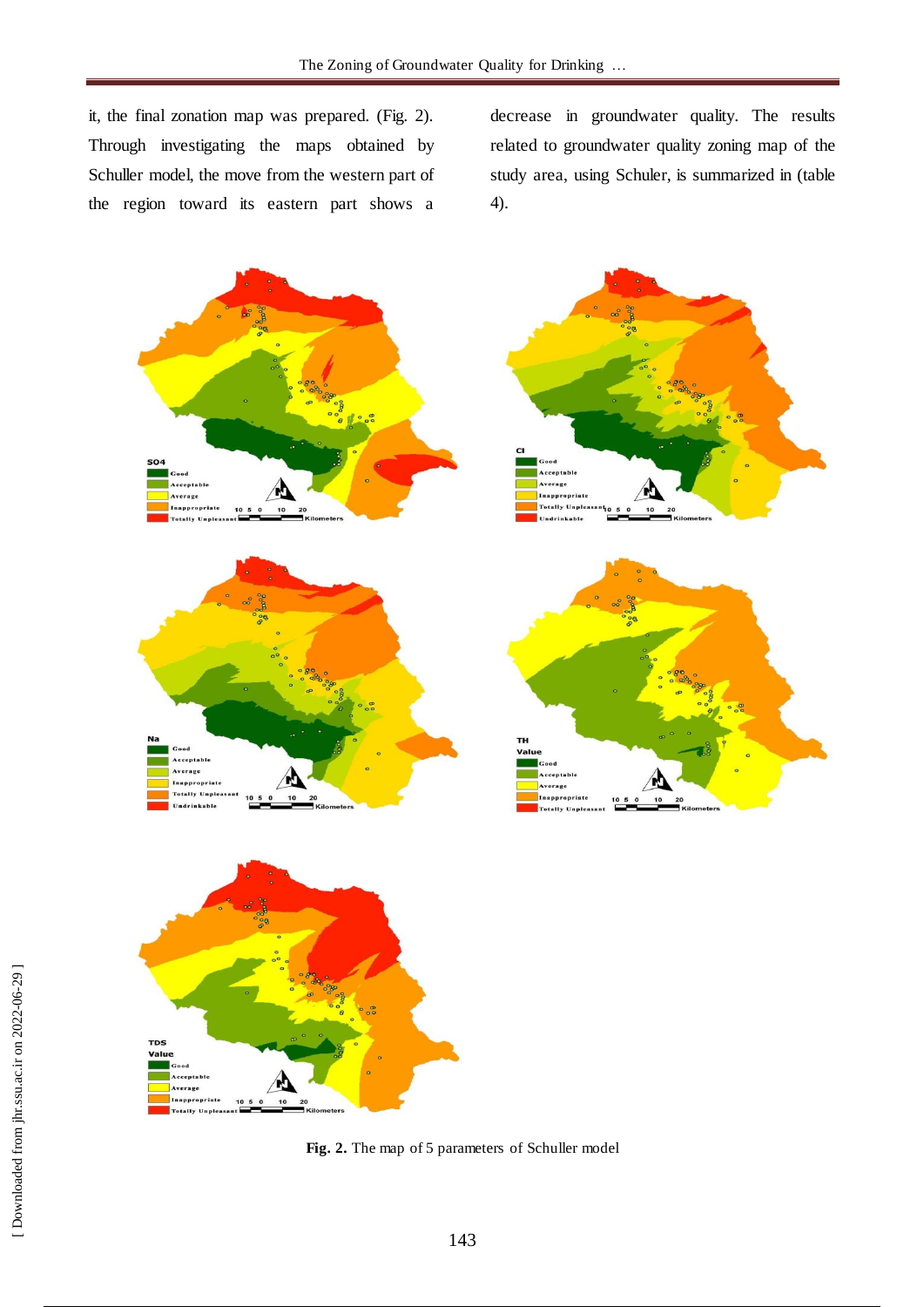| <b>Year</b> | Level   | TH      | Na             | SO <sub>4</sub> | $\overline{a}$ | <b>TDS</b> | <b>Year</b> | Level   | TH      | <b>Na</b>      | $\overline{SO_4}$ | $\overline{c}$ | <b>TDS</b> |
|-------------|---------|---------|----------------|-----------------|----------------|------------|-------------|---------|---------|----------------|-------------------|----------------|------------|
|             |         | (mg/l)  | (mg/l)         | (mg/l)          | (mg/l)         | (mg/l)     |             |         | (mg/l)  | (mg/l)         | (mg/l)            | (mg/l)         | (mg/l)     |
| 2005        | Min     | 14660.  | $\overline{4}$ | 0.76            | $\overline{2}$ | 251.67     | 2010        | Min     | 232.58  | 4.06           | 1.11              | 3.72           | 551.05     |
|             | Max     | 1747.18 | 130.12         | 30.74           | 94.36          | 7393.41    |             | Max     | 1524.04 | 105.87         | 26.92             | 69.82          | 5734.91    |
|             | Average | 496.29  | 48.22          | 6.25            | 14.32          | 1488.80    |             | Average | 750.32  | 48.43          | 7.21              | 15.21          | 2256.65    |
| 2006        | Min     | 170.15  | 3              | 0.13            | 2.54           | 267.78     | 2011        | Min     | 349.72  | 2.41           | $\boldsymbol{2}$  | 3.54           | 220.41     |
|             | Max     | 9163.33 | 115.19         | 29.04           | 146.08         | 1828.54    |             | Max     | 9592.34 | 122.79         | 35.09             | 119.72         | 2358.31    |
|             | Average | 1756.16 | 18.18          | 6.63            | 51.53          | 501.52     |             | Average | 2976.87 | 38.36          | 13.12             | 53.87          | 863.68     |
| 2007        | Min     | 343.26  | $\mathbf{1}$   | 1.39            | 3.92           | 221.71     | 2012        | Min     | 526.56  | $\overline{4}$ | 1.37              | 4.88           | 268.30     |
|             | Max     | 6021.81 | 72.73          | 31.91           | 147.86         | 1451.81    |             | Max     | 5771.70 | 126.93         | 28.15             | 150.68         | 1266.93    |
|             | Average | 1949.19 | 12.23          | 7.71            | 59.59          | 516.54     |             | Average | 2365.21 | 32.54          | 9.1               | 22.36          | 640.99     |
| 2008        | Min     | 638.73  | 3.70           | 2.59            | 1.19           | 240.28     | 2013        | Min     | 341.02  | 1.5            | $\overline{c}$    | 1.42           | 206.14     |
|             | Max     | 5068.49 | 64.01          | 21.48           | 10.66          | 1581.7     |             | Max     | 6824.18 | 90.45          | 25.11             | 81.01          | 2193.74    |
|             | Average | 1822.7  | 11.34          | 8.18            | 7.65           | 515.55     |             | Average | 2649.92 | 14.28          | 11.22             | 25.09          | 881.51     |
| 2009        | Min     | 810.96  | 6.36           | 3.21            | $\overline{c}$ | 389.63     | 2014        | Min     | 396.01  | 1.68           | 1.37              | 2.45           | 203.60     |
|             | Max     | 5987.39 | 72.88          | 31.45           | 36.86          | 1700.19    |             | Max     | 6548    | 74.20          | 28.12             | 63.09          | 2274.08    |
|             | Average | 2134.12 | 13.12          | 8.42            | 21.22          | 754.54     |             | Average | 2794.46 | 29.44          | 9.97              | 24.87          | 915.77     |



**Table (3)**. The minimum, maximum and average level of groundwater quality parameters in Yazd -Ardakan plain

**Fig. 3.** Zonation map of groundwater quality based on Schuller model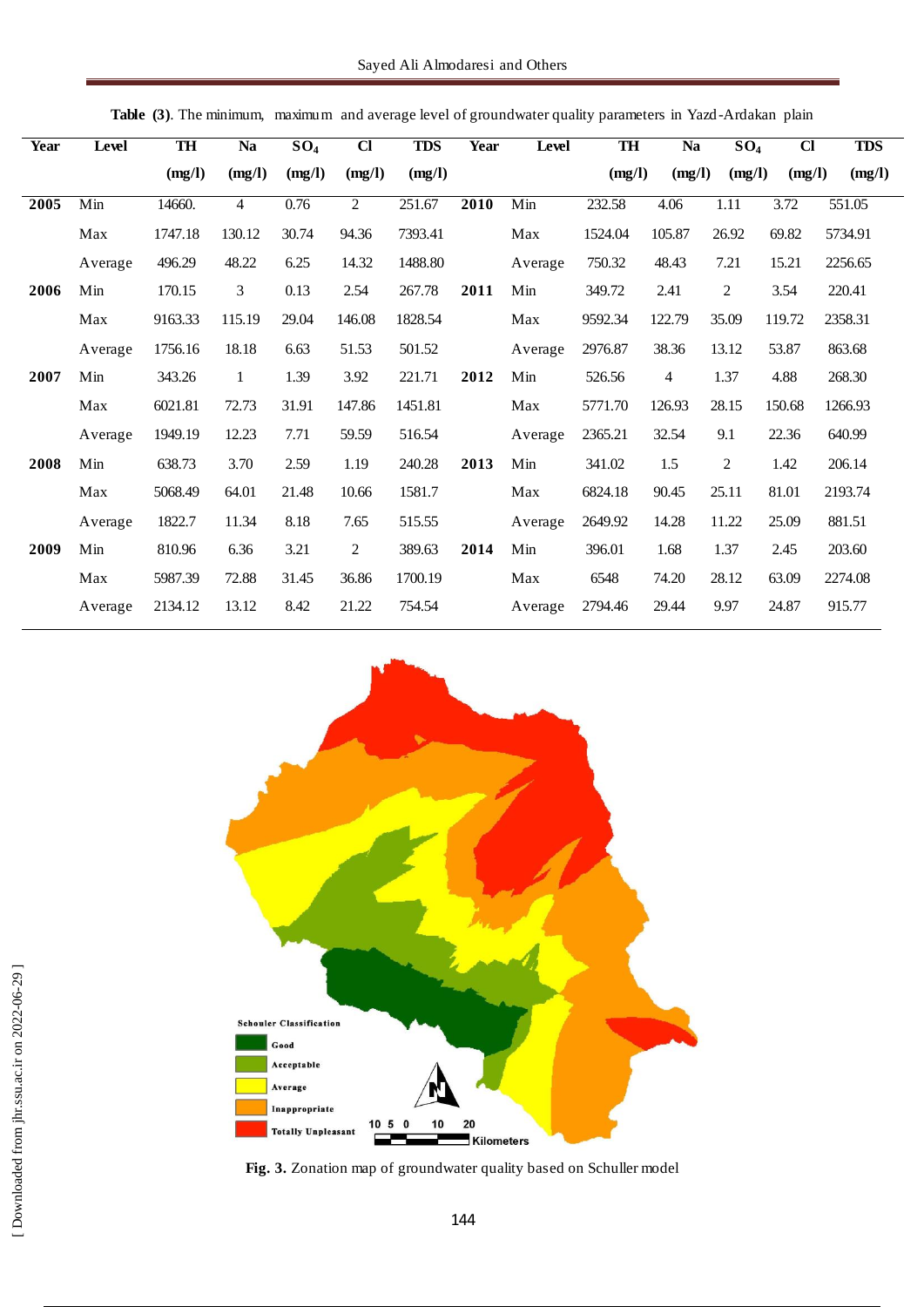| <b>Row</b> | Area (Hectare) | Area $(\%)$ | Water Quality      |
|------------|----------------|-------------|--------------------|
|            | 357605         | 15.4        | Good               |
| 2          | 323928         | 13.9        | Acceptable         |
| 3          | 309075         | 13.3        | Average            |
| 4          | 645939         | 27.8        | Inappropriate      |
| 5          | 690223         | 29.7        | Totally Unpleasant |

**Table 4.**The information of the final map of drinkable water quality according to Schuller model

## **Discussion**

According to the zonation map of water quality based on Schuller model, it can be concluded that: 1. Approximately 30% of the studied area was in good and acceptable condition in regard with the quality of drinking water. These regions are located in mountainous areas of PishKooh and MiyanKooh which are parts of ShirKooh. Geographical component of this region is mostly composed of Taft lime stone. This issue is also confirmed by ground truth because the best quality water can be found in this region.

2. About 57% of the study area had poor quality drinking water, i.e. water with inappropriate and totally unpleasant quality. These regions are located north, east, and northeast. The poor quality of drinking water in these regions and an increase in the minerals can be attributed to the regions' geographical components which are shale and sandstone. Presence of brine and saline water springs in the region is a proof for this issue.

3. About 13% of the map of drinking water quality is devoted to average quality, which is located in the central area. This section of the region is composed of neogene and alluvial components, and most wells of drinking tap water are located in this section. Presence of drinking water with relatively low levels of minerals proves the accurate zonation of the map.

The results obtained from the model parameters show that the components of Na,  $SO_4$ , TDS and TH contain the largest area in inappropriate class and the component of Cl contains the largest area in quite unpleasant class.

Machiwal and his colleagues [13] have evaluated the groundwater quality of Rajasthan located in West India using GIS and Kriging interpolation method. According to the results and the sensitivity analysis, it was found that the water quality index is more sensitive to water hardness and TDS  $^{[13]}$ .

It can be due to the existence of Neogene manufacturers. These parameters have a high weight and Schuller model is more sensitive to them. In fact, these components in Yazd-Ardakan plain groundwater have more effects on Schuller model. Therefore, they should be more carefully evaluated and monitored. In an assessment of groundwater quality changes in Yazd-Ardakan plain, during the statistical period of 2000 to 2009, Ekrami et al. have introduced TH and EC as the most important parameters affecting the groundwater quality of the study area [16]. In

Rajasthan, India, it was found that TH has a high weight $[13]$ . The results are consistent with the studies conducted by Farajollahi $[17]$  and Ekrami et al.  $[16]$  the recurrent drought and the sharp drop in the groundwater aquifer can be the main reasons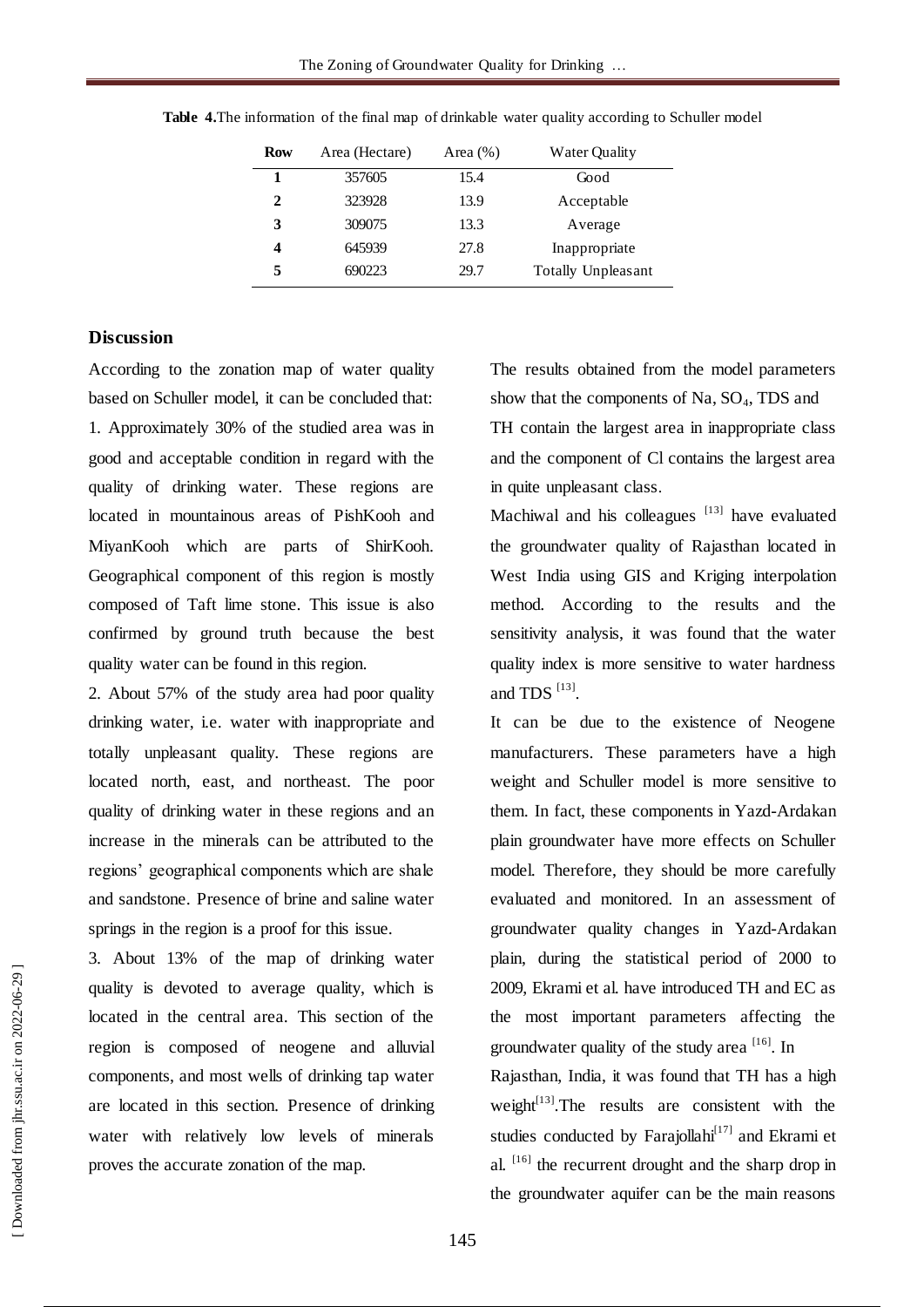for the increase of parameters (Cl, TH and TDS) affecting the groundwater quality. To evaluate and analyze the extent of groundwater salinity and nitrate in Neyriz Plain (Fars), Shabani and his colleagues have investigated some different geostatistical methods such as kriging, inverse distance, radial function and position and general estimator. According to this research results, the Kriging method was selected as the most appropriate method $^{[18]}$ .

## **Conclusions**

The Schoeller method is among the traditional methods to evaluate the quality of drinking water. It checks the parameters separately and determines the final quality based on the worst available one. Based on the results of the study of changes in rainfall in the period of 2005 to 2014, it was found that the drought phenomenon dominated the wetness in Yazd-Ardakan plain. The drought uptrend is particularly evident in the last decade. The results of changes in groundwater level in last four decades suggest its downward trend. The average decline of the water table is about 0.5 meters per year.

The results indicate that, by increasing the frequency of drought and severe decline of aquifer, the groundwater quality is greatly reduced. The reason of groundwater poor quality

in the eastern part of the region can be the existance of Neogene manufacturers. Being in the morphology unit of the Epandage pediment and erosional pediment is the reason of groundwater appropriate quality in the western part of the region. According to the obtained results, TDS component has the upward trend. Their amount is several times more than the extent permitted by the World Health Organization (WHO).

Therefore, it should be evaluated and monitored more carefully. Through the investigation of the changes trend of groundwater quality in Yazd-Ardakan plain during the statistical period of 2000 to 2009, Ekrami and his colleagues have introduced the components of TH and EC as the most important parameters affecting the groundwater quality of region.

According to the results, it can be said that the only principled way to prevent dangerous consequences of the water table decline and reduction of groundwater resources quantity and quality is the correct and systematic use of water and avoiding uncontrolled groundwater withdrawal.

## **Acknowledgements**

The authors would like to thank the Regional Water Organization and Research Vice-chancellor of ShahidSadoughi University of Medical Sciences.

### **References:**

- 1. Haddeland I, Heinke J, Biemans H, et al. Global water resources affected by human interventions and climate change. Proceedings of the National Academy of Sciences. 2014;111(9):3251-6.
- 2. Pour Moghadas H. Study of ground water quality in lenjan township of isfahan province. Journal of Health Department. 2003;4:31-40.
- 3. Nnadi EO, Newman AP, Coupe SJ, et al. Stormwater harvesting for irrigation purposes: An investigation of chemical quality of water recycled in pervious pavement system. Journal of Environmental Management. 2015;147:246-56.